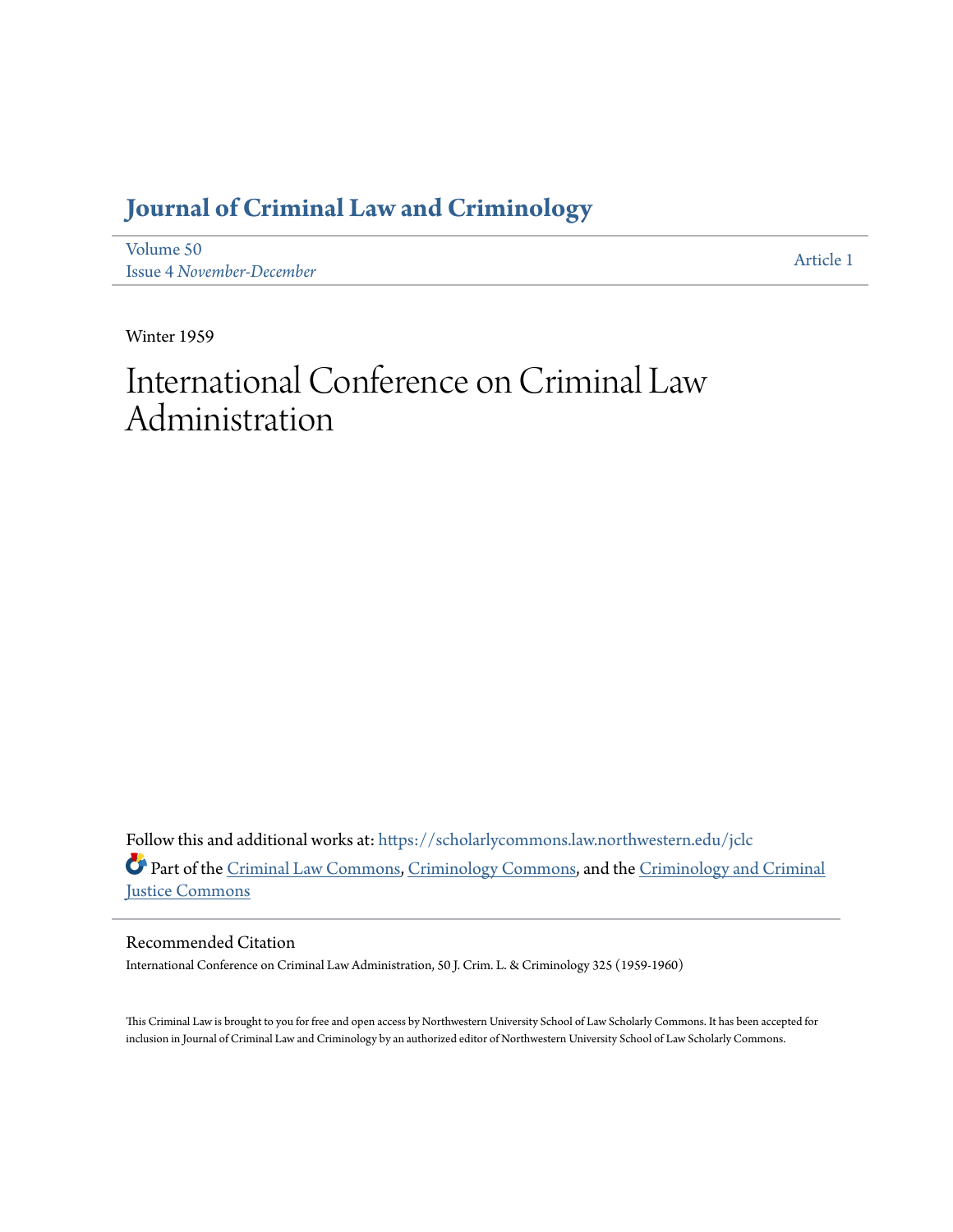### **The Journal of CRIMINAL LAW, CRIMINOLOGY AND POLICE SCIENCE**

**VOL 50**

#### NOVEMBER-DECEMBER **1959 NO. 4**

#### Program for

#### INTERNATIONAL CONFERENCE ON CRIMINAL LAW ADMINISTRATION

#### FEBRUARY 19 AND 20, 1960

#### NORTHWESTERN UNIVERSITY SCHOOL OF LAW

In observance of its one-hundreth anniversary, Northwestern University School of Law will conduct a series of conferences and lectures during 1959 and 1960 relating to the theme, "Preservation of a Free Society under Law."

One of the events will be an *International Conference on Criminal Law Administration* on February 19 and 20, 1960. The general objectives of this conference will be **(1)** to discuss and analyze the laws or rules prevailing in the United States with respect to the subjects comprising the conference agenda and (2) to appraise such laws and rules in light of the practices and procedures of other countries.

With the aid of a grant from the Ford Foundation, lawyers and professors from the United States and seven foreign countries will be brought to the Law School to participate in the conference.

A list of the conference subjects and participants appears below. A more detailed description of the subjects, as well as an outline of the conference procedure, appeared in the July-August, 1959, number of the *Journal.* Additional details may **be** obtained by writing to Claude R. Sowle, Assistant Professor of Law, Northwestern University, 357 East Chicago Avenue, Chicago 11, Illinois. All interested persons are cordially invited to attend the conference.

#### FRIDAY, FEBRUARY 19TH

#### I. 9:00 a.m.-12:30 p.m.

- *Police Practices and Policies Regarding "On the Street" Delention, Questioning and "Frisking" of Suspected Persons, and Police Arrest Privileges in General*
	- FRANK J. REMINGTON, Professor of Law, University of Wisconsin. *Chairman*
	- **CALEB** FOOTE, Professor of Law, University of Pennsylvania

**0.** W. WIrsoN, Dean, School of Criminology, University of California, Berkeley

and

The Foreign Representatives

#### II. 2:00 p.m.-5:30 p.m.

*Police Interrogation Privileges and Limitations*

- GERHARD O. W. MUELLER, Associate Professor of Law, New York University, *Chairman*
	- FRED E. INBAU, Professor of Law, Northwestern University
	- BERNARD WRISBERG, General Counsel, American Civil Liberties Union, Illinois Division

and

The Foreign Representatives

SATURDAY, FEBRUARY 20TH

**lI1. 9:00** a.m.-12:30 p.m.

- *The Exclusionary Rule Regarding Illegally Seized Evidence*
	- FRANCIS A. ALLEN, Professor of Law, University of Chicago, *Chairman*
	- MONRAD G. PAULSEN, Professor of Law, Columbia University
	- VIRGIL W. PETERSON, Operating Director, Chicago Crime Commission

and

**The** Foreign Representatives

IV. 2:00 p.m.-5:30 p.m.

- *The Concept of the Privilege Against Self-Incrimination*
	- CLAUDE R. SOWLE, Assistant Professor of Law, Northwestern University, *Chairman*
	- *JOHN* T. MCNAUGHTON, Professor of Law, Harvard University
	- Louis C. *WYMAN,* Attorney General, State of New Hampshire

#### and

The Foreign Representatives